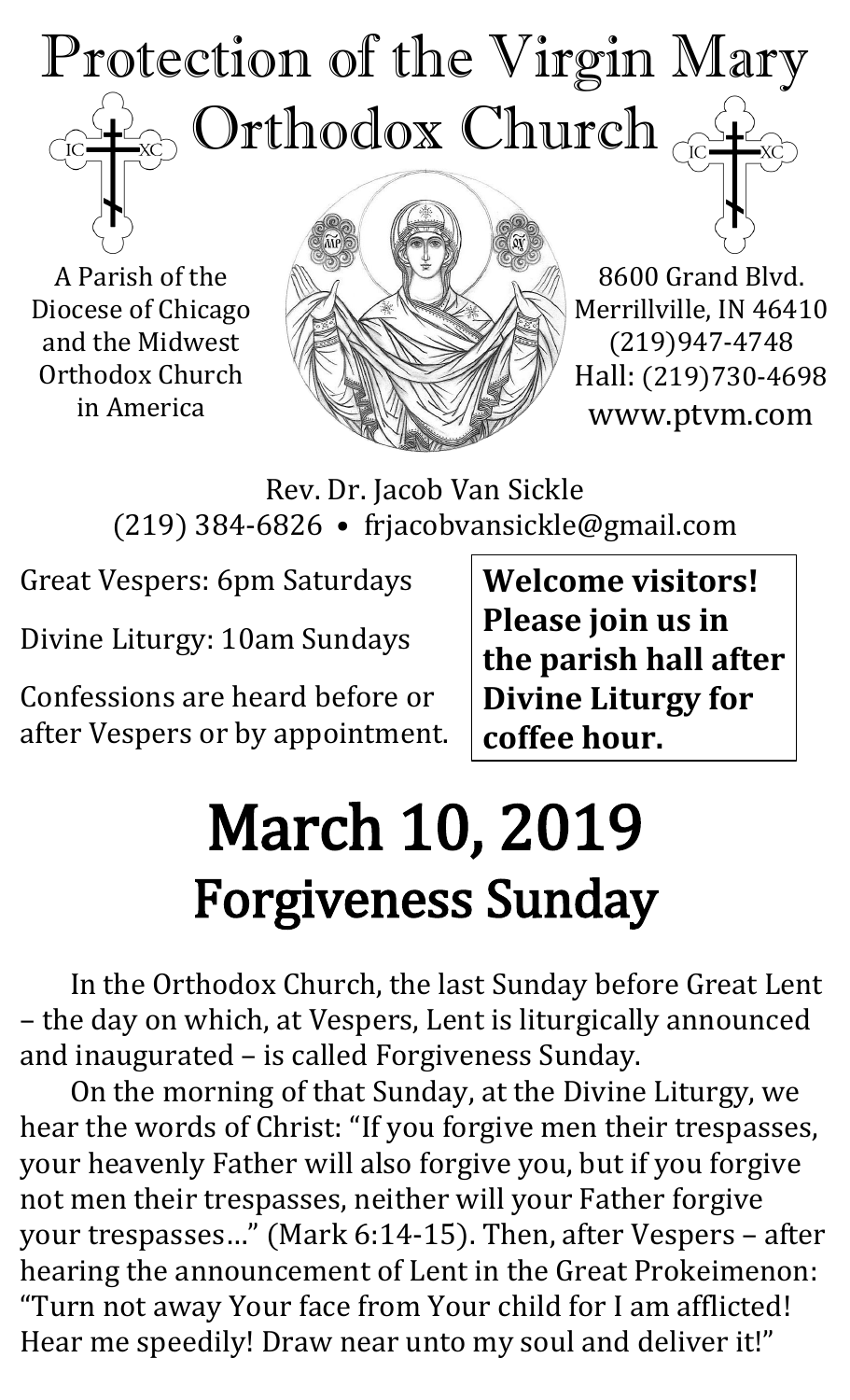and after making our entrance into Lenten worship, with its special memories, with the prayer of St. Ephraim the Syrian, with its prostrations – we ask forgiveness from each other, we perform the rite of forgiveness and reconciliation. And as we approach each other with words of reconciliation, the choir intones the Paschal hymns, filling the church with the anticipation of Paschal joy.

Forgiveness stands at the very center of Christian faith and of Christian life because Christianity itself is, above all, the religion of forgiveness. God forgives us, and His forgiveness is in Christ, His Son, whom He sends to us, so that by sharing in His humanity we may share in His love and be truly reconciled with God. Indeed, Christianity has no other content but love. And it is primarily the renewal of that love, a return to it, a growth in it, that we seek in Great Lent, in fasting and prayer, in the entire spirit and the entire effort of that season. Thus, truly forgiveness is both the beginning of, and the proper condition for the Lenten season.

One may ask, however: Why should I perform this rite when I have no "enemies"? Why should I ask forgiveness from people who have done nothing to me, and whom I hardly know? To ask these questions is to misunderstand the Orthodox teaching about forgiveness. It is true that open enmity, personal hatred, real animosity may be absent from our life, though if we experience them, it may be easier for us to repent, for these feelings openly contradict Divine commandments. But the Church reveals to us that there are much subtler ways of offending Divine Love. These are indifference, selfishness, lack of interest in other people, of any real concern for them—in short, that wall which we usually erect around ourselves, thinking that by being "polite" and "friendly" we fulfill God's commandments. The rite of forgiveness is so important precisely because it makes us realize – be it only for one minute – that our entire relationship to other people is wrong, makes us experience that encounter of one child of God with another, of one person created by God with another, makes us feel that mutual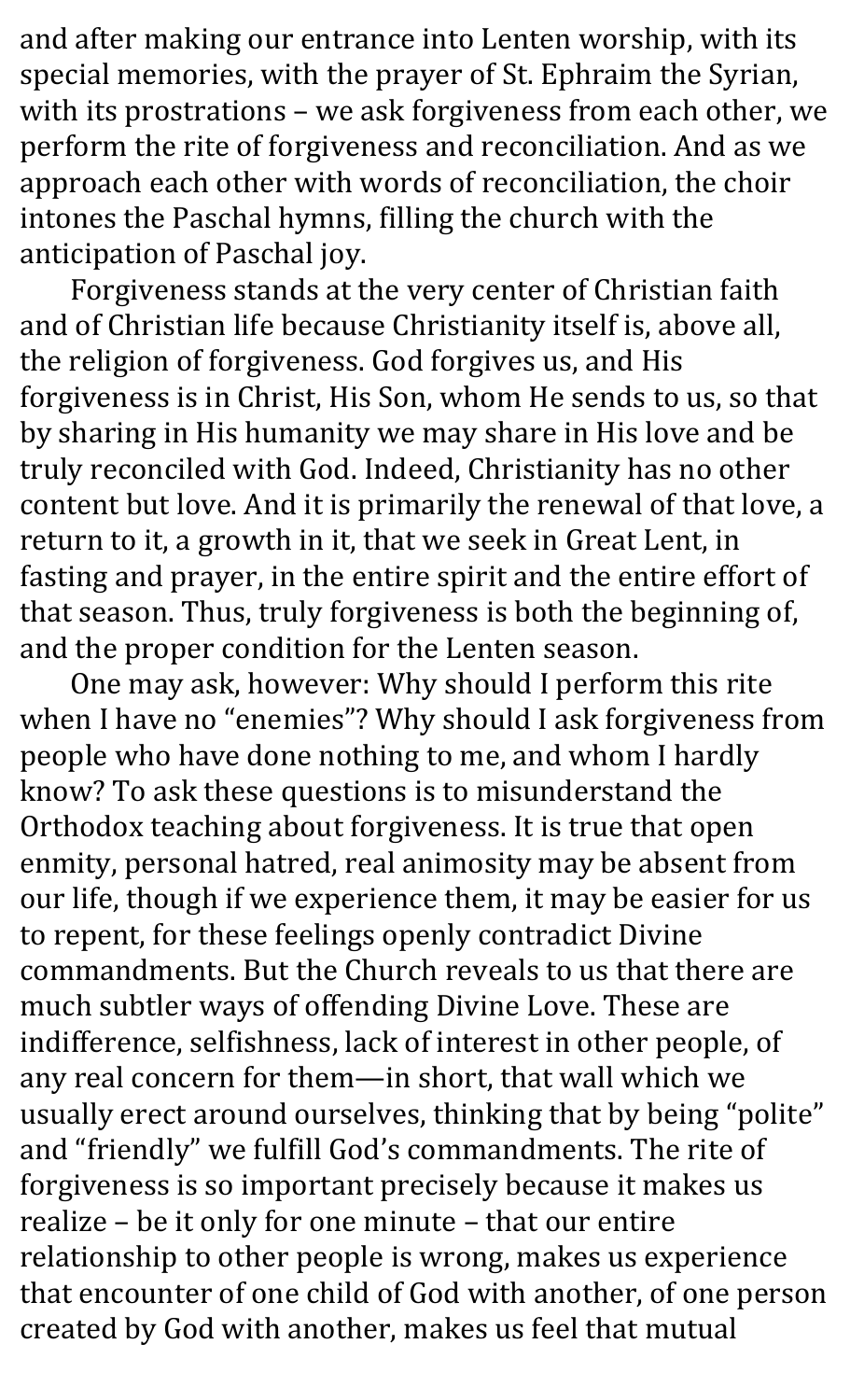"recognition" which is so terribly lacking in our cold and dehumanized world.

On that unique evening, listening to the joyful Paschal hymns, we are called to make a spiritual discovery: to taste of another mode of life and relationship with people, of life whose essence is love. We can discover that always and everywhere Christ, the Divine Love Himself, stands in the midst of us, transforming our mutual alienation into brotherhood. As l advance towards the other, as the other comes to me – we begin to realize that it is Christ Who brings us together by His love for both of us.

And because we make this discovery – and because this discovery is that of the Kingdom of God itself: the Kingdom of Peace and Love, of reconciliation with God and, in Him, with all that exists – we hear the hymns of that Feast, which once a year, "opens to us the doors of Paradise." We know why we shall fast and pray, what we shall seek during the long Lenten pilgrimage. Forgiveness Sunday: the day on which we acquire the power to make our fasting true fasting; our effort true effort; our reconciliation with God true reconciliation.

## HYMNS OF THE DAY

#### Tone 8 – Resurrectional Troparion

You descended from on high, O Merciful One! You accepted the three day burial to free us from our sufferings!// O Lord, our Life and Resurrection, glory to You!

#### Tone 4 – Our Patronal Troparion

Today the faithful celebrate the **feast** with joy, illumined by your coming, O Mother of God. Beholding your pure image we fervently cry to you: Encompass us beneath the precious veil of your protection. Deliver us from every form of evil by entreating Christ, your Son and our God// that He may save our souls.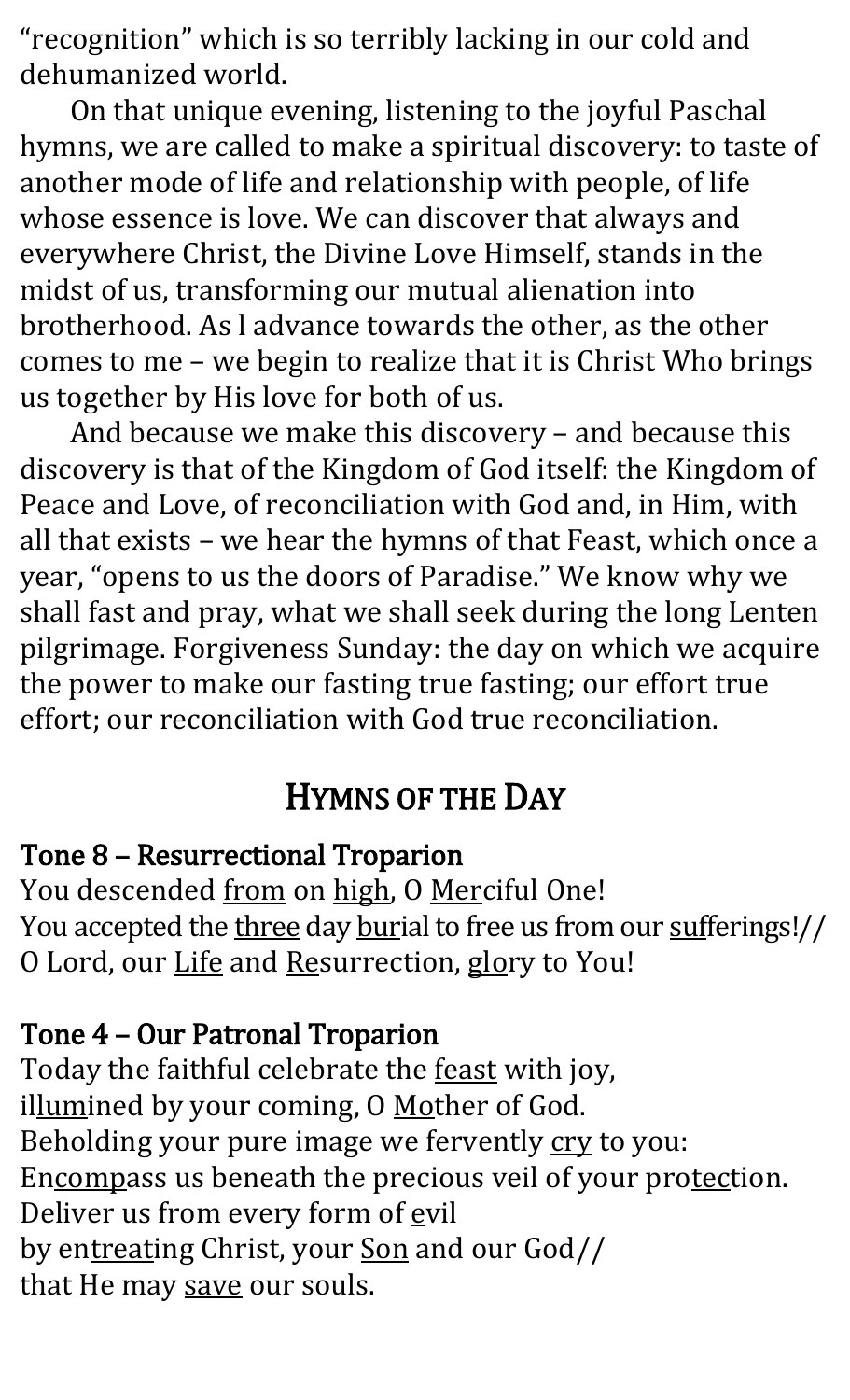#### Tone 8 – Resurrectional Kontakion

By rising from the tomb You raised the dead and resurrected Adam. Eve exults in Your Resurrection,

and the world celebrates Your rising from the dead, O greatly Merciful One!

## Tone 6 – Kontakion for Forgiveness Sunday

O Master, teacher of wisdom, Bestower of virtue, Who teach the thoughtless and protect the poor, strengthen and enlighten my heart! O Word of the Father, let me not restrain my mouth from crying to You: "Have mercy on me, a transgressor,// O merciful Lord!"

## Tone 3 – Our Patronal Kontakion

Today the Virgin stands in the midst of the Church, And with choirs of saints she invisibly prays to God for us. Angels and bishops worship.

Apostles and prophets rejoice together,// Since for our sake she prays to the eternal God.

## SCRIPTURE READINGS

#### Epistle: Romans 13.11-14.4

Brethren: Do this, knowing the time—that now it is high time to awake out of sleep; for now our salvation is nearer than when we first believed. The night is far spent; the day is at hand! Therefore, let us cast off the works of darkness, and let us put on the armor of light. Let us walk properly, as in the day, not in revelry and drunkenness, not in lewdness and lust, not in strife and envy. But put on the Lord Jesus Christ, and make no provision for the flesh, to fulfill its lusts.

Receive one who is weak in the faith, but not to disputes over doubtful things. For one believes he may eat all things, but he who is weak eats only vegetables. Let not him who eats despise him who does not eat, and let not him who does not eat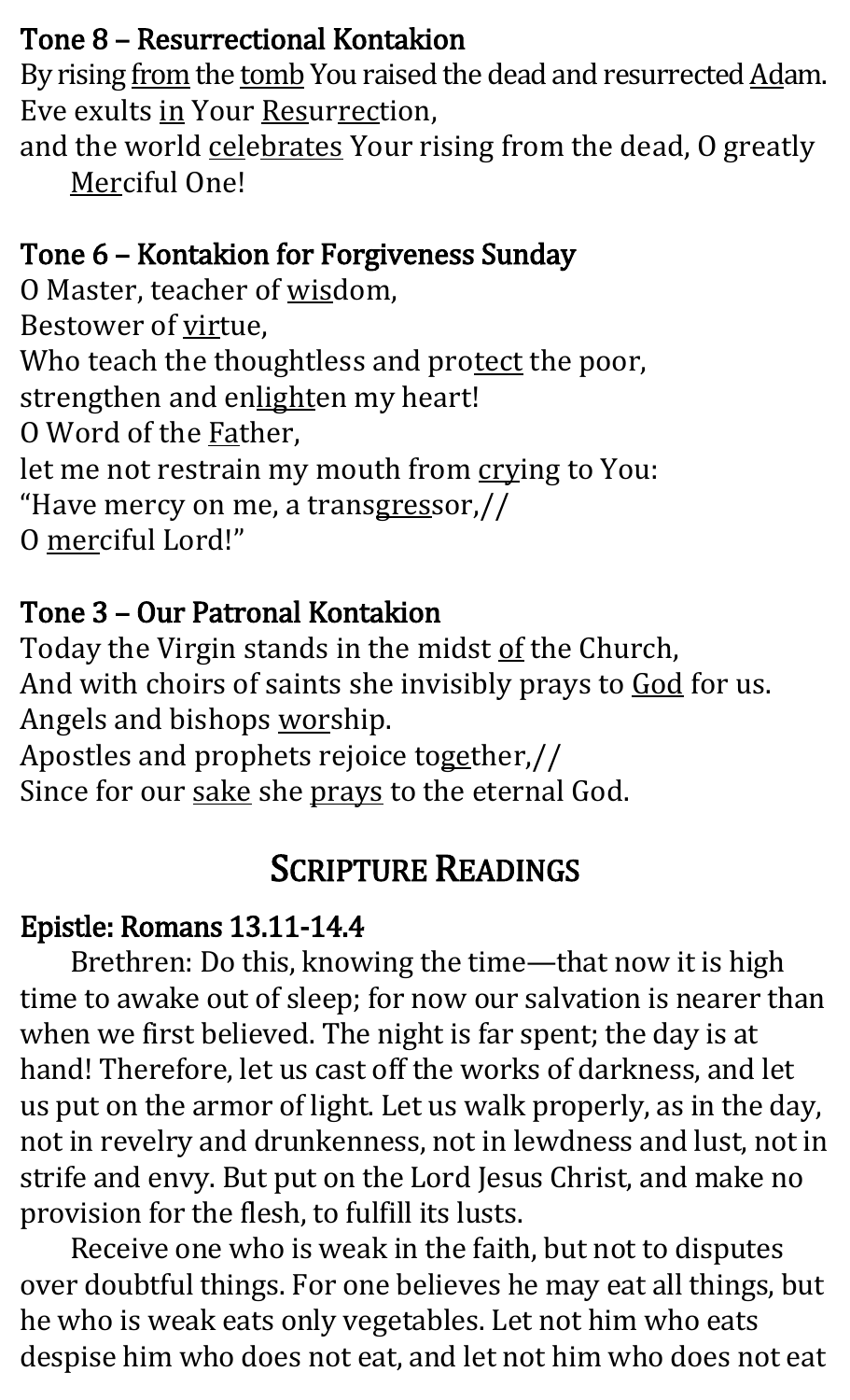judge him who eats; for God has received him. Who are you to judge another's servant? To his own master he stands or falls. Indeed, he will be made to stand, for God is able to make him stand.

## Gospel: Matthew 6.14-21

Jesus said to His disciples: "If you forgive men their trespasses, your heavenly Father will also forgive you. But if you do not forgive men their trespasses, neither will your Father forgive your trespasses.

"Moreover, when you fast, do not be like the hypocrites, with a sad countenance. For they disfigure their faces that they may appear to men to be fasting. Assuredly, I say to you, they have their reward. But you, when you fast, anoint your head and wash your face, so that you do not appear to men to be fasting, but to your Father who is in the secret place; and your Father who sees in secret will reward you openly.

"Do not lay up for yourselves treasures on earth, where moth and rust destroy and where thieves break in and steal; but lay up for yourselves treasures in heaven, where neither moth nor rust destroys and where thieves do not break in and steal. For where your treasure is, there your heart will be also."

## WE REMEMBER IN PRAYER

| <b>N.Dep. David Envall</b><br>Anna Vahary<br>Chris Velo<br><b>Stephen Dearman</b> | <b>Ev.Mem.</b> Georgii Revich ('19)<br>Risto Todoff ('29)<br>Maria Sarafin ('31)<br>John Akers ('89) |                |  |
|-----------------------------------------------------------------------------------|------------------------------------------------------------------------------------------------------|----------------|--|
| Archpr. John Mason                                                                | Archpr. Spiro Tanaskoski ('95)                                                                       |                |  |
| Health &                                                                          | Mat. Jennifer                                                                                        | William        |  |
| Salvation:                                                                        | Andrew                                                                                               | Jovan          |  |
| Protopr. George                                                                   | Gideon                                                                                               | Charles        |  |
| Mat. Anna                                                                         | Kevin                                                                                                | <b>Barbara</b> |  |
| Archpr. Peter                                                                     | $\mathsf{lon}$                                                                                       | Theodore       |  |
| Archpr. John                                                                      | Tanya                                                                                                | Michael        |  |
| Pr. John                                                                          | Kimberly                                                                                             | Julia          |  |
| Pr. Christopher                                                                   | Gail                                                                                                 | Warren         |  |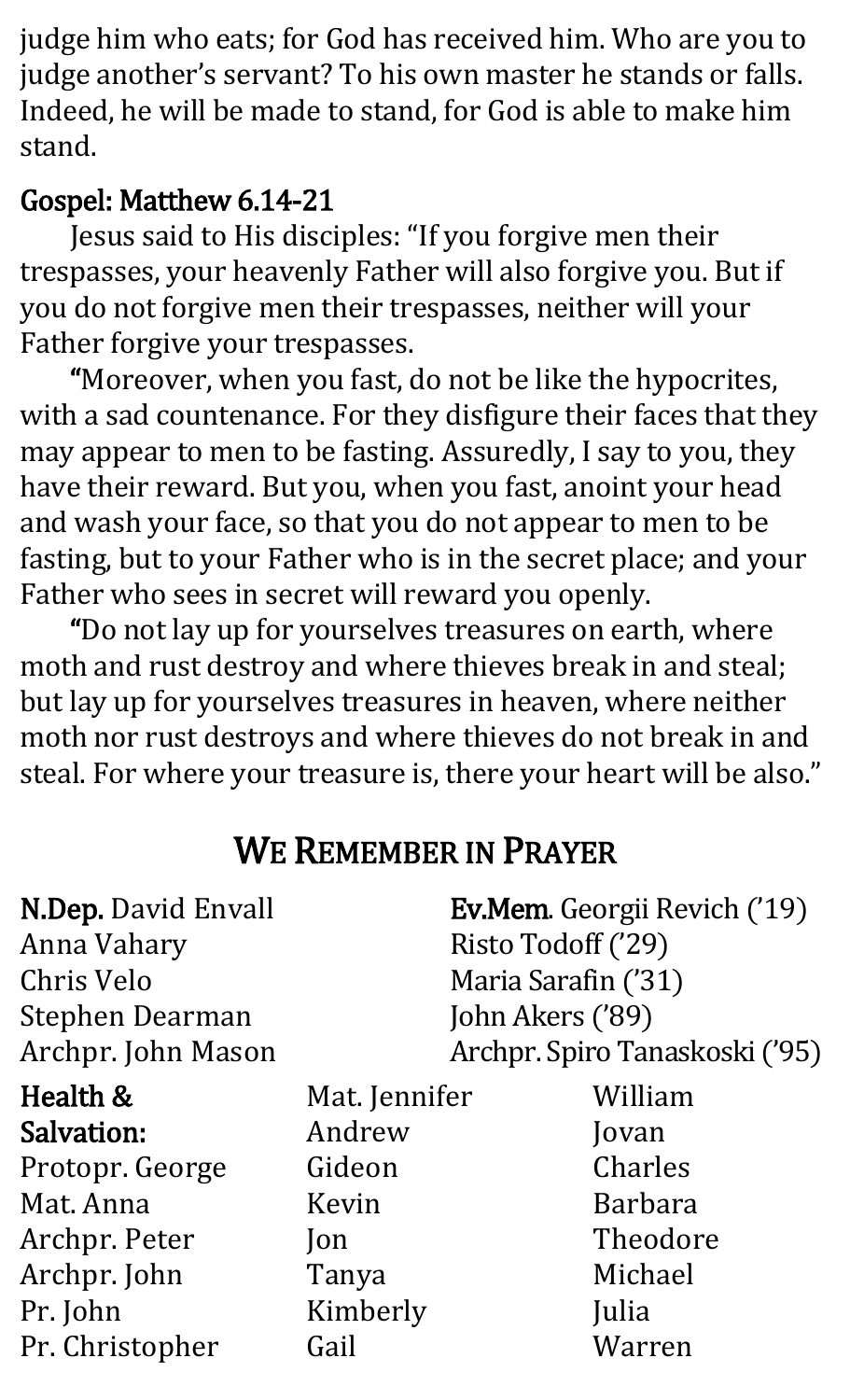| Loretta   | <b>Natalia</b>  | Cathy           |
|-----------|-----------------|-----------------|
| Gilbert   | Elizabeth       | Laurie          |
| Carol     | Tom             | Lennox          |
| Peter     | Paul            | Laila           |
| Janie     | Alexander       | Richard         |
| Tom       | Darlene         | Paula           |
| Elizabeth | Mira            | Christopher     |
| Tina      | Kristin         | <b>Brian</b>    |
| Adam      | Mitchel         | Jennifer        |
| Myah      | <b>Brittany</b> | Janet           |
| Margaret  | Jennifer        | <b>Nicholas</b> |
| Diane     | David           | Kevin           |
| Madelin   | Roger           | Barbara         |
| Villian   | Tina            | Thomas          |
| Deborah   | Chris           | Allyson         |
| Claudia   | Benjamin        | Daniel          |
| John      | Juliana         |                 |
| Carisa    | Joseph          |                 |

\*If you know someone who needs prayer, please give their name to Fr Jacob

## ANNOUNCEMENTS

Please enjoy coffee hour after venerating the cross. In one hour, we will reconvene here and enter into Great Lent together by celebrating Forgiveness Vespers. Don't miss it!

Our website now has a **donate button** for receiving stewardship gifts electronically. In order to receive credit on your end-of-year tax receipt, make sure to enter your name when giving.

## Mark your calendars:

- Mar 11: Great Canon of St. Andrew @ 6pm
- Mar 12: Great Canon of St. Andrew @ 6pm
- Mar 13: Liturgy of the Presanctified Gifts @ 10am Great Canon of St. Andrew @ 6pm
- Mar 14: Great Canon of St. Andrew @ 6pm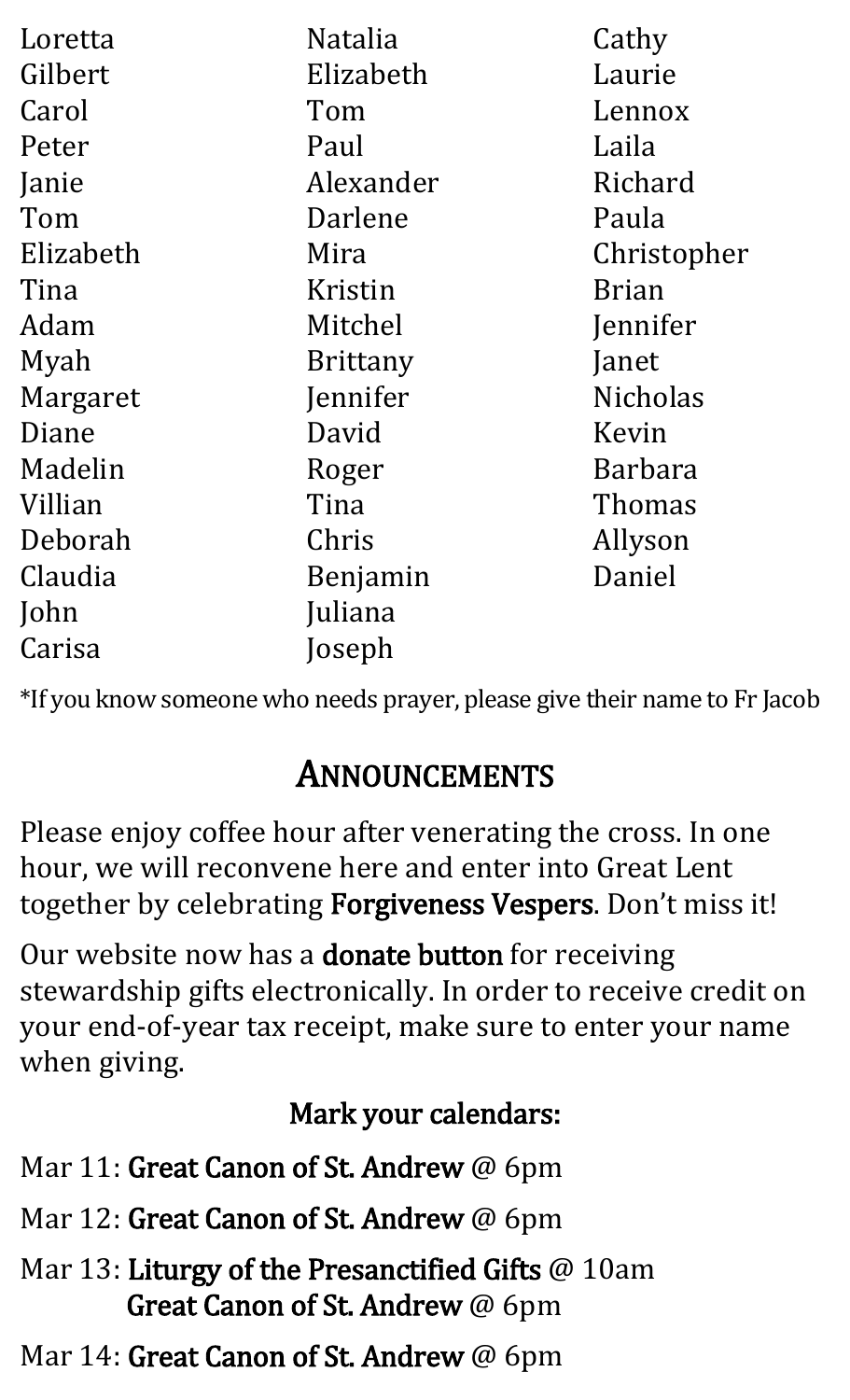- Mar 15: Liturgy of the Presanctified Gifts at Descent of the Holy Ghost @ 6pm
- Mar 17: Sunday of Orthodoxy Vespers at St. Andrew's Greek Orthodox Church in Chicago @ 7pm
- Mar 24: Mission Vespers at our Church @ 6pm followed by a Lenten dinner
- Mar 25: Divine Liturgy for the feast of Annunciation at Descent of the Holy Ghost @ 10am

#### Last Week's Offerings to the Lord:

General Fund: \$2,538 Mortgage: \$813

## When the "Little Church" forms of two families coming together through Marriage by His Grace, our Bishop Paul

Over the last 30 years, remarriage has become a far more common experience in American family life. A man and a woman remarry, each bringing children with them from a previous marriage. They all begin to live a new life together under one roof. I have no statistics to offer on how many Orthodox Christians face this reality.

How does this reality impact on making the family home a "Little Church?" Three things come to mind.

• Identity issues: Each family has a history before coming together as a reconstituted family. What happens to that history? What can continue, and what needs to change? If a false unity is imposed on the whole, causing some to prematurely lose practices/norms they have brought with them, trouble may arise. This could involve such areas as family rules, how one communicates, and parenting styles. I think it is important that regular family meetings take place to hash some of this out. I am assuming work had been done in preparation for the parents' marriage. Such matters need to be discussed well before the marriage,